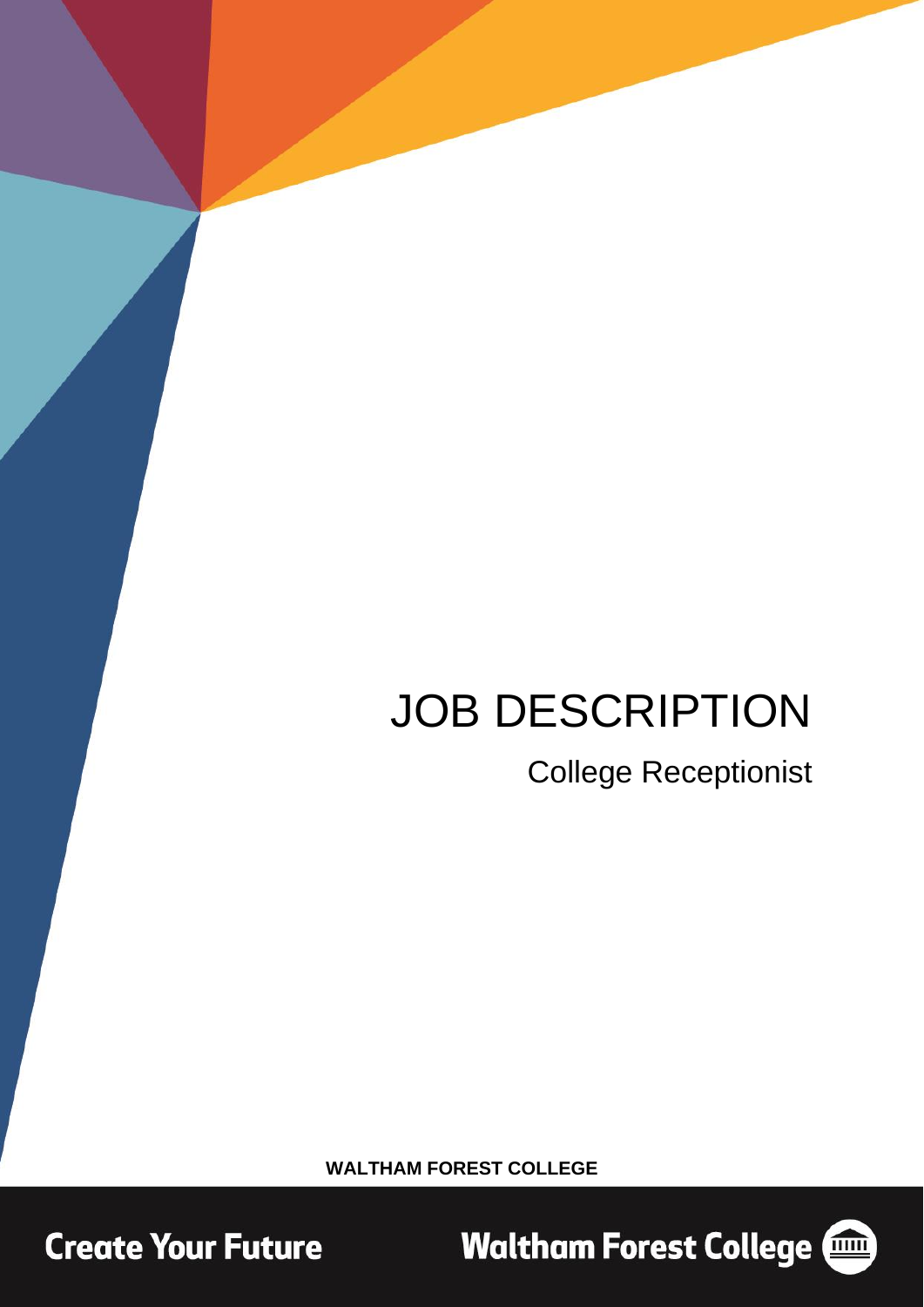### **JOB DESCRIPTION AND PERSON SPECIFICATION**

| <b>POST:</b>         | <b>College Receptionist</b>                   |
|----------------------|-----------------------------------------------|
| <b>REPORTING TO:</b> | <b>Head of Learner Services &amp; Careers</b> |
| <b>HOURS:</b>        | 36                                            |
| <b>GRADE:</b>        | 14-18                                         |

#### **KEY RESPONSIBILITIES**

1. The purpose of this role is to support the delivery of the day to day business operations of the Learner Services Department and deliver a high quality front of house reception service to staff, students and visitors of the College.

#### **MAIN RESPONSIBILITIES**

- 1. Ensure the delivery of the day-to-day administrative tasks and duties linked to the Reception desk, which contributes positively to the learner and visitor experience.
- 2. To promote a professional, customer focused front of house service to all stakeholders.
- 3. Promote the highest possible standards in customer care, equal opportunities and health and safety practices for the benefit of learners and the wider community served by the College.
- 4. Safeguard and promote the welfare of children, young people and vulnerable adults served by the College

#### **GENERAL**

- 1. Promotes and implement all College policies, particularly those which refer to health & safety, equality of opportunity and Safeguarding young people and vulnerable adults.
- 2. To operate in a welcoming focal point of the College and provide a highquality service welcoming staff, students and visitors into the College environment.
- 3. To sign in visitors in line with College procedures and adhere to strict visitor code of conduct.
- 4. Respond to all forms of enquiries and support the administrative duties linked to the Learner Services department.
- 5. Operate the switchboard and receive incoming phone calls/queries from learners, parents and stakeholders
- 6. Support the delivery of the enrolment service and demonstrate flexibility when required, during peak periods based on business demands.
- 7. To ensure that all work carried out meets with departmental quality and service standards.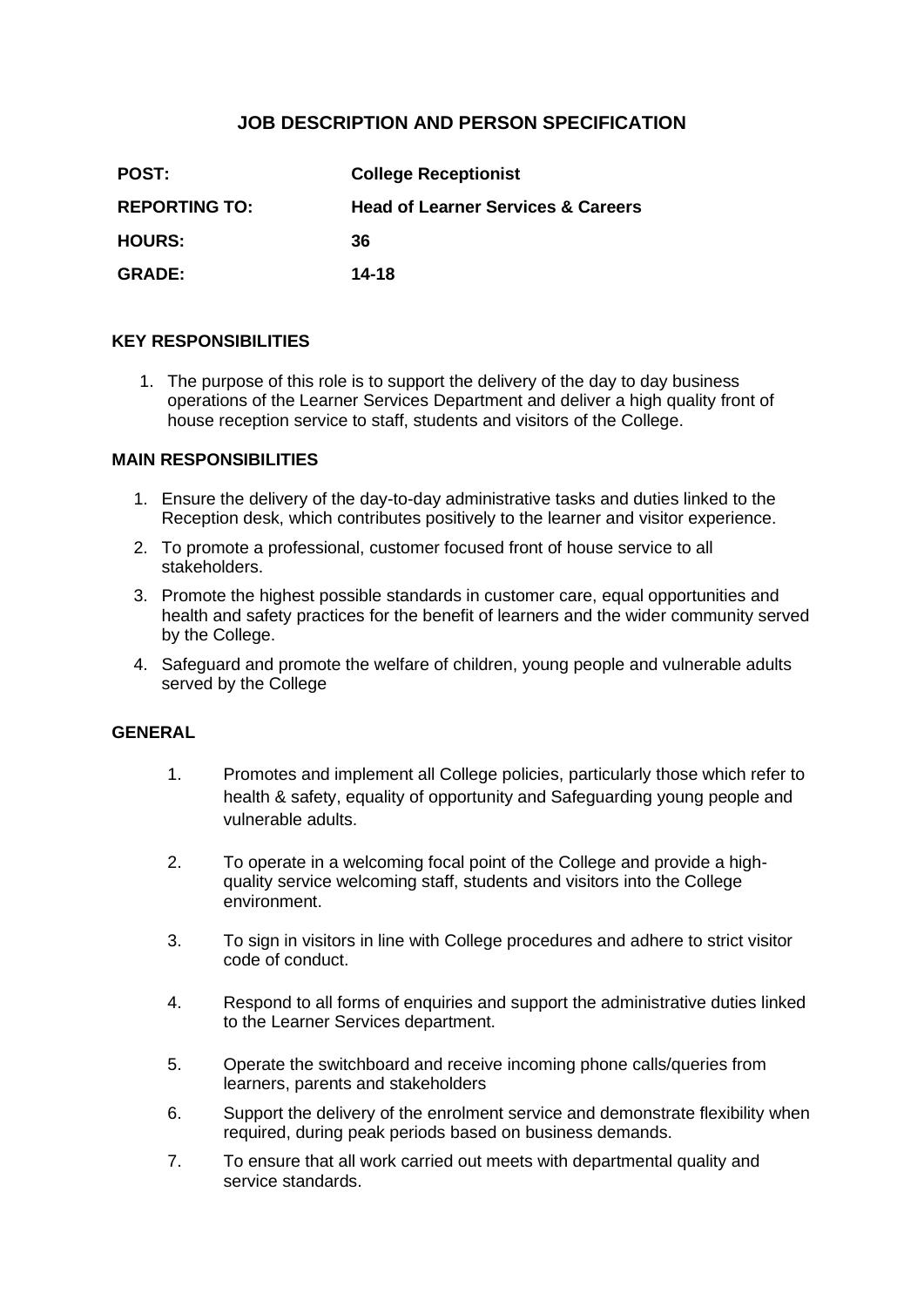- 8. To operate the ID card system and general admin duties linked to Learner Services.
- 9. To contribute to College initiatives such as enrolment and other recruitment events.
- 10. To undertake the role of Fire Marshal and assist in the safe evacuation of learners, staff and members of the public from College buildings.
- 11. To provide assistance and cover for colleagues as necessary and any other duties that may commensurate with the role.

#### **PERSON SPECIFICATION**

We need you to use the application form to demonstrate your capabilities in relation to each of the criteria listed below (addressing each point in order).

|                                           | <b>Criteria</b>                                                                             | <b>Essential/Desirable</b> |
|-------------------------------------------|---------------------------------------------------------------------------------------------|----------------------------|
| <b>Qualifications</b><br>(Educational and | Good general education up to level 2<br>(including Maths & English)                         | E                          |
| <b>Vocational)</b>                        | Willing to participate in and undertake<br>training as necessary                            | Е                          |
|                                           | Undertaken 'customer care' training                                                         | E                          |
| <b>Previous</b><br>experience/job         | Recent experience of working in a busy<br>office environment                                | D                          |
| knowledge                                 | Experience of working as an administrator                                                   | D                          |
|                                           | Experience of using computer packages<br>ie Microsoft suite, E-mail, Internet               | E                          |
|                                           | Experience of working in a client-centred<br>environment                                    | E                          |
|                                           | Experience of working in an 'advisory'<br>capacity                                          | D                          |
|                                           | Experience of working in a role with<br>numerical involvement                               | D                          |
| <b>Skills</b><br>(Competencies            | Ability to work unsupervised and use<br>initiative                                          | E                          |
| and<br>Aptitudes)                         | Ability to work with attention to detail and<br>to adopt a meticulous approach              | E                          |
|                                           | To possess excellent written and verbal<br>communication skills                             | E                          |
|                                           | To possess excellent numerical<br>skills/understanding                                      | E                          |
|                                           | To be able to understand and use a<br>variety of current computer packages and<br>databases | $\overline{E}$             |
|                                           | Ability to organise and prioritise<br>workloads                                             | E                          |
|                                           | Ability to deal with situations sensitively<br>and with empathy                             | E                          |
|                                           | Ability to contribute to maintaining a<br>customer focused service                          | E                          |
|                                           | Ability to work as a team                                                                   | E                          |